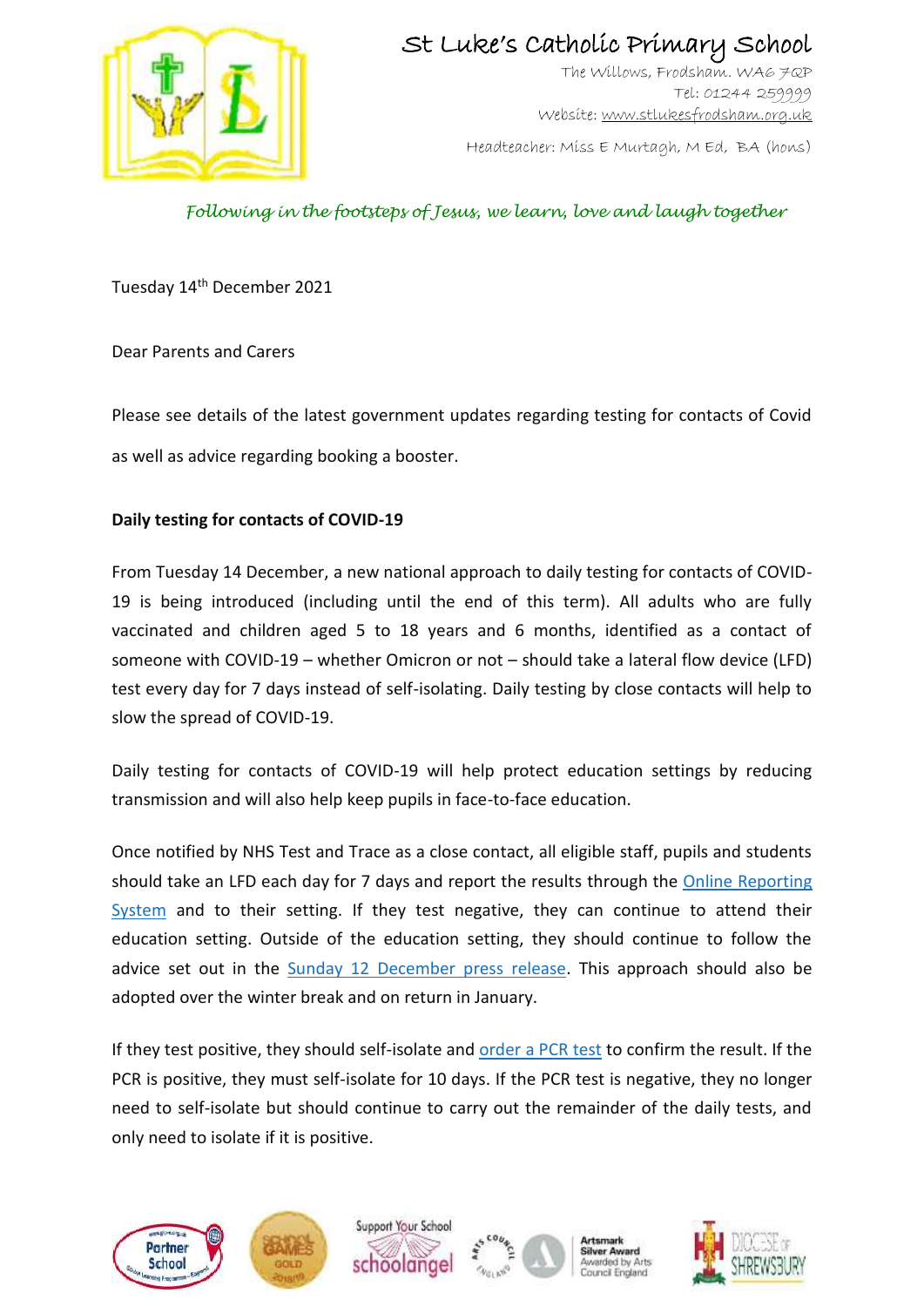

# St Luke's Catholic Primary School

The Willows, Frodsham. WA6 7QP Tel: 01244 259999 Website[: www.stlukesfrodsham.org.uk](http://www.stlukesfrodsham.org.uk/)

Headteacher: Miss E Murtagh, M Ed, BA (hons)

### *Following in the footsteps of Jesus, we learn, love and laugh together*

All staff and secondary aged pupils and students should have access to a box of 7 LFD tests from their education setting. If your setting requires additional test kits sooner than they would be available through the standard ordering process, or will run out of test kits imminently, you can contact 119 to request an emergency replenishment. For primary aged children [LFD test kits are available through the usual routes](https://www.gov.uk/order-coronavirus-rapid-lateral-flow-tests?utm_source=13%20December%202021%20C19&utm_medium=Daily%20Email%20C19&utm_campaign=DfE%20C19) (community test sites, local pharmacies or online).

Children under five years old do not need to take part in daily testing for contacts of COVID-19 and do not need to isolate.

Anyone over the age of 18 years and 6 months who is not vaccinated, must isolate in line with government guidelines if they are a close contact of a positive case.

For students with SEND who struggle to or are unable to self-swab daily for 7 days, settings should work with students and their families to agree an appropriate testing route, such as assisted swabbing. Information on further support measures will be provided.

Finally, it is important to continue regular twice weekly, at-home testing for all education and childcare workforce and all students of secondary age and above.

#### **Update on COVID-19 vaccinations**

The new Omicron COVID-19 variant is spreading fast. Anyone who is unvaccinated or who hasn't had their booster is at even greater risk from COVID-19 and more serious illness. Vaccines are the best way we can protect ourselves and help keep children and young people in face-to-face education.

People aged 18 years and over, and those aged 16 years and over who are at risk (including health and social care workers) will be offered a booster dose of coronavirus (COVID-19) vaccine. Please do encourage those in your settings to take up the booster dose.

You can pre-book your booster dose online if it's been 2 months (61 days) since you had your 2nd dose and you are: